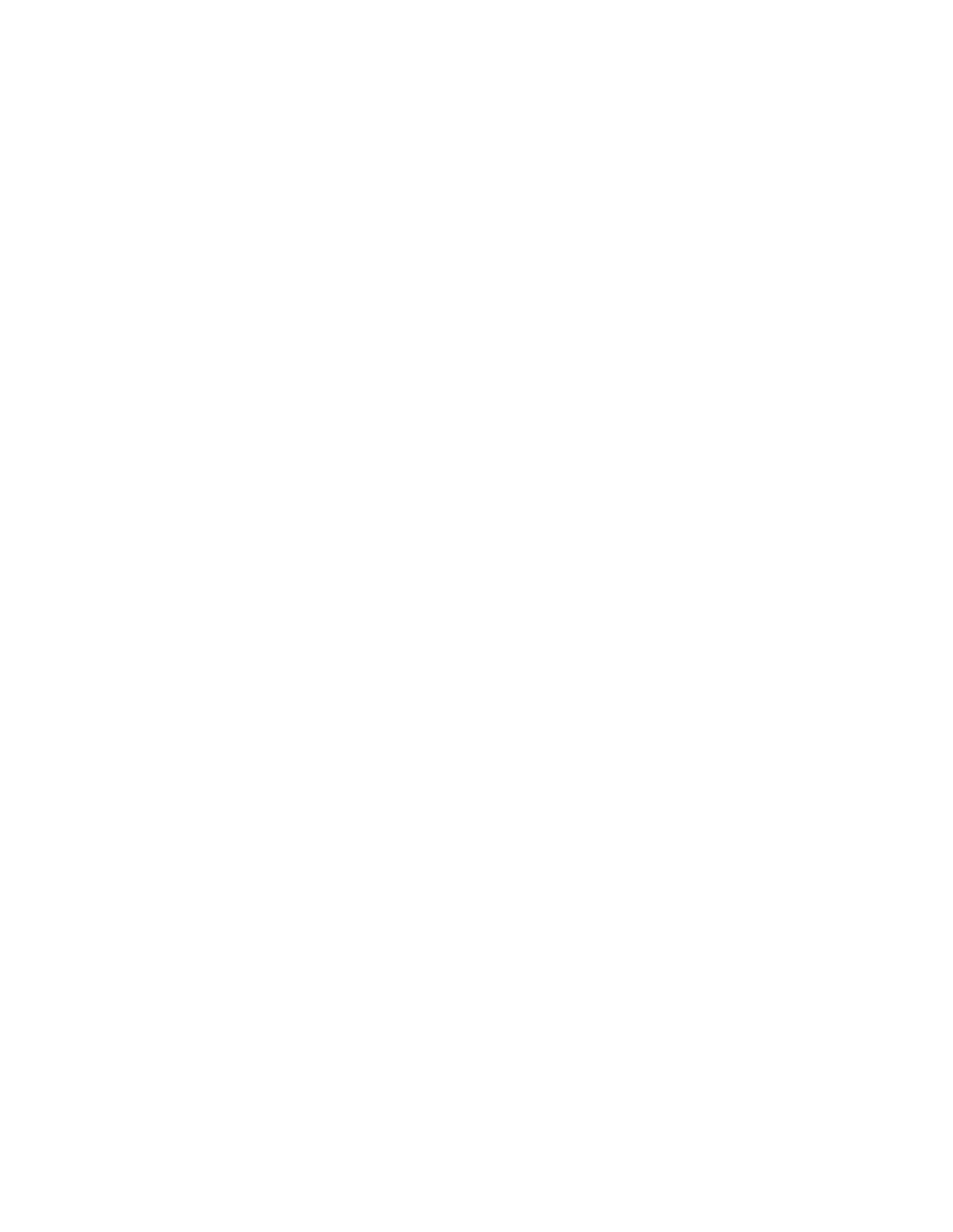| <b>Regulated Subsidy Child Care</b>          | $\square$ New<br>$\Box$ Annual $\Box$ Reevaluation |                              |  |
|----------------------------------------------|----------------------------------------------------|------------------------------|--|
| <b>Health and Safety Review Checklist</b>    | Date:                                              | <b>Licensing Specialist:</b> |  |
|                                              |                                                    |                              |  |
| <b>Provider Name</b>                         |                                                    | <b>Provider Phone Number</b> |  |
| Provider Address (Street Address, City, Zip) |                                                    |                              |  |
| <b>Email Address</b>                         | <b>DHS Number</b>                                  | <b>RS Number</b>             |  |

### **Requirements 414-180-0015 Health, 414-180-0020 Sanitation, and 414-180-0025 Safety**

| In<br>Compliance | Not In<br>Compliance | <b>Discussed</b><br>Only | Rule<br><b>Number</b> | Requirement                                                                                                                                                                                                                                                                                                                   |
|------------------|----------------------|--------------------------|-----------------------|-------------------------------------------------------------------------------------------------------------------------------------------------------------------------------------------------------------------------------------------------------------------------------------------------------------------------------|
|                  |                      |                          | 0015(10)              | First aid supplies and a chart or handbook of first aid instructions shall be maintained in<br>one identified place and kept out of reach of children.                                                                                                                                                                        |
|                  |                      |                          | 0015(11)              | The first aid supplies shall include: band aids, adhesive tape, sterile gauze pads, soap or<br>sealed antiseptic towelettes or solution to be used as a wound cleaning agent, a solution<br>for disinfecting after a blood spill, and a sanitary temperature taking device.                                                   |
|                  |                      |                          | 0015(31)              | Prescription and non-prescription medications must be properly labeled and stored.                                                                                                                                                                                                                                            |
|                  |                      |                          | 0015(32)              | Non-prescription medications and topical substances must be labeled with the child's<br>name;                                                                                                                                                                                                                                 |
|                  |                      |                          | 0015(33)              | Prescription medications must be in the original container and labeled with child's<br>name, name of drug, dosage, directions for administering and physician's name; and                                                                                                                                                     |
|                  |                      |                          | 0015(34)              | Medications requiring refrigeration must be kept in a separate, tightly covered<br>container, marked "medication", in the refrigerator.                                                                                                                                                                                       |
|                  |                      |                          | 0035(2)               | Foods stored and maintained at proper temperature.                                                                                                                                                                                                                                                                            |
|                  |                      |                          | 0025(5)               | Children shall be protected from fire and safety hazards. Providers must have the<br>following protections in place:                                                                                                                                                                                                          |
|                  |                      |                          |                       | All exposed electrical outlets in rooms used by preschool or younger children must<br>Ł<br>have hard-to-remove protective caps or safety devices installed when the outlet is<br>not in use;                                                                                                                                  |
|                  |                      |                          |                       | A stable barrier shall be installed to prevent children from falling into hazards,<br>including, but not limited to: fireplaces, heaters and woodstoves that are in use<br>when child care children are present. DHS rules require that any gate or barrier in<br>use will not pose a risk or hazard to any child care child; |
|                  |                      |                          |                       | A secure barrier shall be placed at the top and/or bottom of all stairways accessible<br>▶<br>to infants and toddlers. DHS rules require that any gate or barrier in use will not<br>pose a risk or hazard to any child care child;                                                                                           |
|                  |                      |                          |                       | A working smoke detector on each floor and in any area where children nap;                                                                                                                                                                                                                                                    |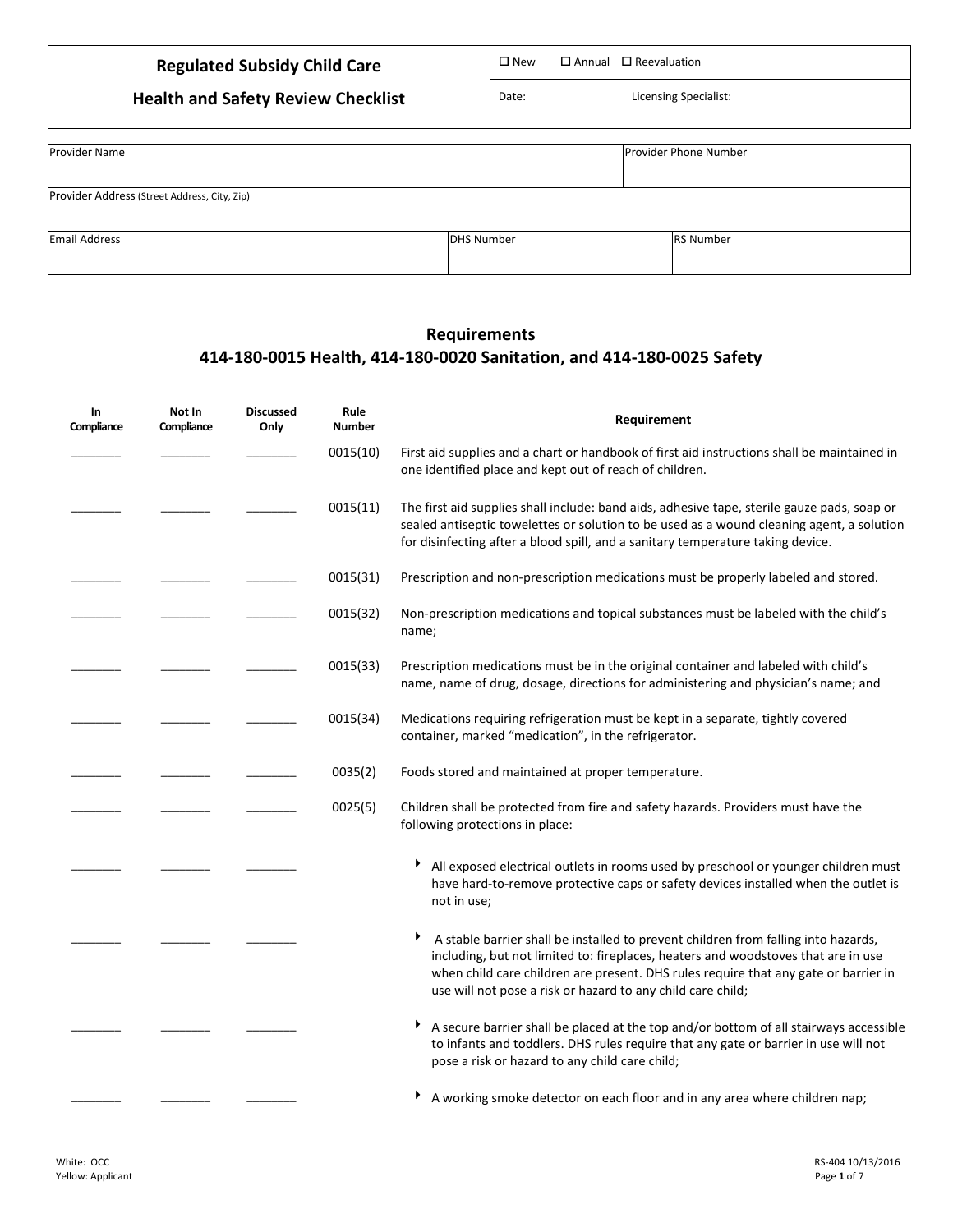| In<br>Compliance | Not In<br>Compliance | <b>Discussed</b><br>Only | Rule<br><b>Number</b> | Requirement                                                                                                                                                                                                                                                                                                                                                                                                                                  |
|------------------|----------------------|--------------------------|-----------------------|----------------------------------------------------------------------------------------------------------------------------------------------------------------------------------------------------------------------------------------------------------------------------------------------------------------------------------------------------------------------------------------------------------------------------------------------|
|                  |                      |                          |                       | Firearms, BB guns, pellet guns, and ammunition kept under lock. Ammunition<br>stored and locked separately. Firearms, BB guns, and pellet guns must remain<br>unloaded;                                                                                                                                                                                                                                                                      |
|                  |                      |                          |                       | Cleaning supplies, paints, matches, lighters and any plastic bags large enough to fit<br>over a child's head kept under child-safety lock;                                                                                                                                                                                                                                                                                                   |
|                  |                      |                          |                       | Other potentially dangerous items such as medicine, drugs, sharp knives, and<br>poisonous and toxic materials kept under child-safety lock;                                                                                                                                                                                                                                                                                                  |
|                  |                      |                          |                       | If preschool or younger children in care, poisonous plants kept out of reach of<br>children; and                                                                                                                                                                                                                                                                                                                                             |
|                  |                      |                          |                       | All clear glass panels in doors clearly marked at child level.                                                                                                                                                                                                                                                                                                                                                                               |
|                  |                      |                          | 0015(4)               | Infants shall have a crib, portable crib or playpen with a clean, non-absorbent mattress.<br>All cribs must comply with current Consumer Product Safety Commission (CPSC)<br>standards. There shall be no items in the crib with the infant (e.g. toys, pillows or stuffed<br>animals).                                                                                                                                                      |
|                  |                      |                          | 0025(12)(A)           | Each floor level used by a child has two useable exits to the outdoors (a sliding glass<br>door or window that can be used to evacuate the children is considered a usable exit). If<br>a second floor is used for child care, the provider must have a written plan for<br>evacuating occupants in the event of an emergency.                                                                                                               |
|                  |                      |                          | 0025(12)(a)(B)        | The home has a working telephone or telephone service in operating condition.                                                                                                                                                                                                                                                                                                                                                                |
|                  |                      |                          | 0025(12)(a)(C)        | Emergency telephone numbers for fire, ambulance, police and poison control and the<br>home address must be posted in a visible location.                                                                                                                                                                                                                                                                                                     |
|                  |                      |                          | 0015(2)               | There must be at least one flush toilet and one hand-washing sink available to children.                                                                                                                                                                                                                                                                                                                                                     |
|                  |                      |                          | 0020(5)               | Diaper changing surfaces must be either:                                                                                                                                                                                                                                                                                                                                                                                                     |
|                  |                      |                          |                       | non-absorbent and easily disinfected; or                                                                                                                                                                                                                                                                                                                                                                                                     |
|                  |                      |                          |                       | ▶ disposed of after each use; or                                                                                                                                                                                                                                                                                                                                                                                                             |
|                  |                      |                          |                       | laundered after each use.                                                                                                                                                                                                                                                                                                                                                                                                                    |
|                  |                      |                          | 0015(25)              | Any animal in the home shall be in good health and a friendly companion for children in<br>care.                                                                                                                                                                                                                                                                                                                                             |
|                  |                      |                          | 0015(26)              | Dogs & cats vaccinated according to a licensed veterinarian's recommendations.                                                                                                                                                                                                                                                                                                                                                               |
|                  |                      |                          | 0015(28)              | Animal litter boxes shall not be located in areas accessible to children or areas used for<br>food storage or food preparation.                                                                                                                                                                                                                                                                                                              |
|                  |                      |                          | 0015(29)              | Exotic animals, including, but not limited to: reptiles (e.g. lizards, turtles, snakes)<br>amphibians, monkeys, hook-beaked birds, baby chicks and ferrets are prohibited unless<br>they are housed in and remain in a tank or other container which precludes any direct<br>contact by children. Educational programs that include prohibited animals and are run<br>by zoos, museums and other professional animal handlers are permitted. |
|                  |                      |                          | 0025(1)               | The room temperature must be at least 68°F during the hours the child care business is<br>conducted.                                                                                                                                                                                                                                                                                                                                         |
|                  |                      |                          | 0025(2)               | Rooms child care children predominantly occupy must have a combination of natural<br>and artificial lighting.                                                                                                                                                                                                                                                                                                                                |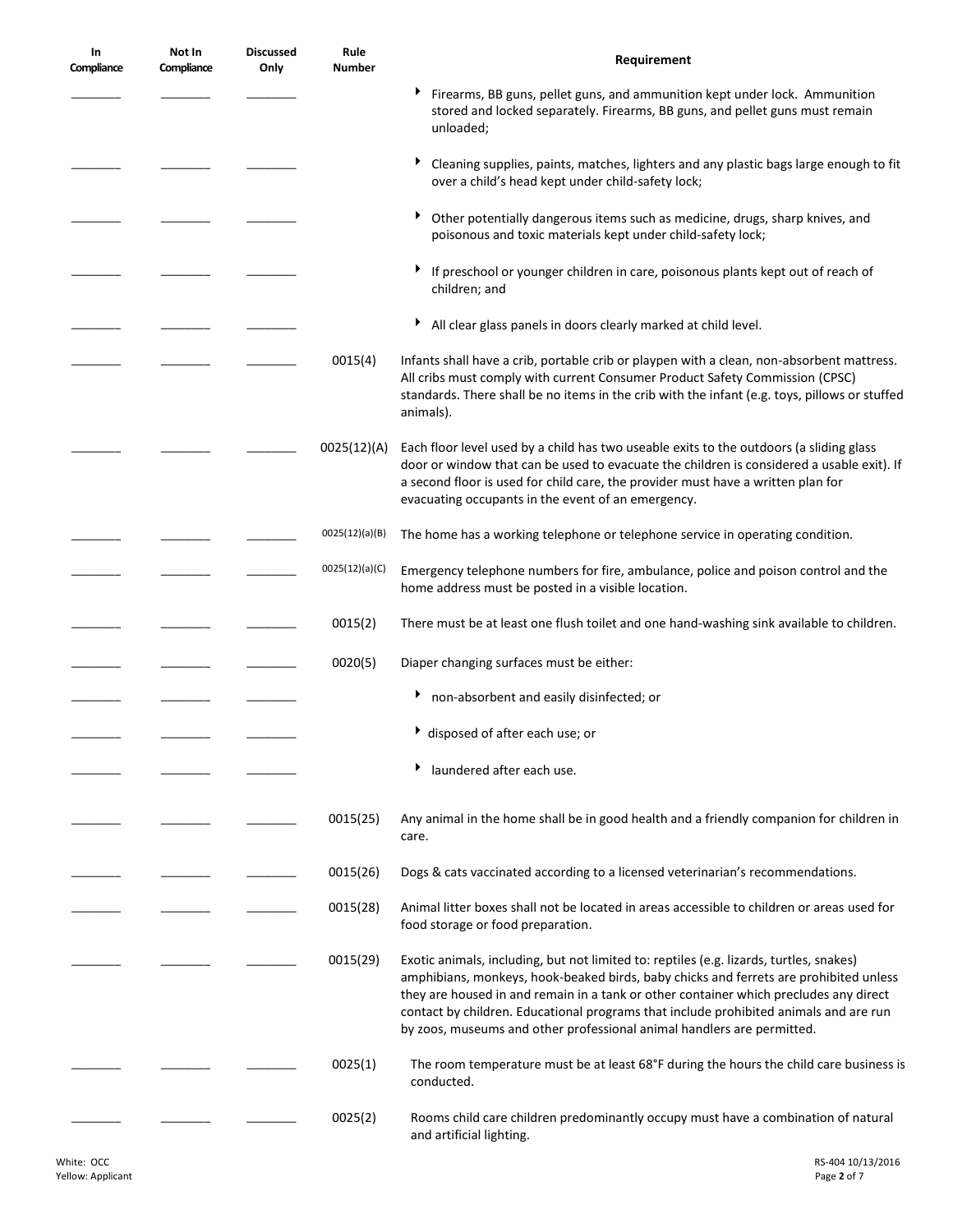| In<br>Compliance | Not In<br>Compliance | <b>Discussed</b><br>Only | Rule<br><b>Number</b> | Requirement                                                                                                                                                                                                                                                                                               |
|------------------|----------------------|--------------------------|-----------------------|-----------------------------------------------------------------------------------------------------------------------------------------------------------------------------------------------------------------------------------------------------------------------------------------------------------|
|                  |                      |                          | 0025(3)               | Floors free of splinters, large unsealed cracks, sliding rugs and other hazards.                                                                                                                                                                                                                          |
|                  |                      |                          | 0025(12)(a)(D)        | The building, grounds, water supply, and toys, equipment and furniture used by children<br>must be maintained in a hazard-free condition.                                                                                                                                                                 |
|                  |                      |                          |                       | Pools, ponds and other hazards have a barrier to protect child care children. (DHS OAR<br>461-165-0180(7)(o)(D))                                                                                                                                                                                          |
|                  |                      |                          | 0025(12)(a)(E)        | Broken toys, furniture and equipment removed from areas accessible to children.                                                                                                                                                                                                                           |
|                  |                      |                          | 0020(4)               | Clean toys, equipment and furniture used by children when soiled.                                                                                                                                                                                                                                         |
|                  |                      |                          | 0020(6)               | The building, grounds, any toy, equipment and furniture are maintained in a clean,<br>sanitary manner.                                                                                                                                                                                                    |
|                  |                      |                          | 0020(7)               | All garbage, solid waste, and refuse must be disposed of regularly, in a safe and sanitary<br>manner.                                                                                                                                                                                                     |
|                  |                      |                          | 0020(8)               | The home has safe drinking water.                                                                                                                                                                                                                                                                         |
|                  |                      |                          |                       | For well water:                                                                                                                                                                                                                                                                                           |
|                  |                      |                          |                       | Provider has written documentation that the water has been tested and is safe<br>to drink; or                                                                                                                                                                                                             |
|                  |                      |                          |                       | By signing, the contract of the contract of the contract of the contract of the contract of the contract of the contract of the contract of the contract of the contract of the contract of the contract of the contract of th<br>states that the well has been tested and the water is safe to drink; or |
|                  |                      |                          |                       | Only bottled water will be used.                                                                                                                                                                                                                                                                          |

## **Provider Records to be Reviewed:**

| In<br>Compliance | Not In Compliance | Rule<br><b>Number</b> | Requirement                                                                                                                                                                                                                                                        |
|------------------|-------------------|-----------------------|--------------------------------------------------------------------------------------------------------------------------------------------------------------------------------------------------------------------------------------------------------------------|
|                  |                   | 0025(15)              | The provider has a written plan for evacuating and removing the children to a safe location in an<br>emergency. The plan must be posted in the child care home, familiar to children and caregivers,<br>and practiced at least every other month and must include: |
|                  |                   |                       | ▶<br>Procedures for notifying parents or other adults responsible for the children, of the<br>relocation;                                                                                                                                                          |
|                  |                   |                       | ▶<br>Procedures to address the needs of individual children, including those with special needs;<br>and                                                                                                                                                            |
|                  |                   |                       | ▶<br>An acceptable method to ensure that all children in attendance are accounted for.                                                                                                                                                                             |
|                  |                   | 0045(b)               | Daily attendance records, including dates each child attended and arrival and departure times for<br>each day. Times shall be recorded as the child care children arrive and depart.                                                                               |
|                  |                   | 0015(30)              | Prescription & non-prescriptions medications shall only be given if the provider has written<br>authorization from the parent.                                                                                                                                     |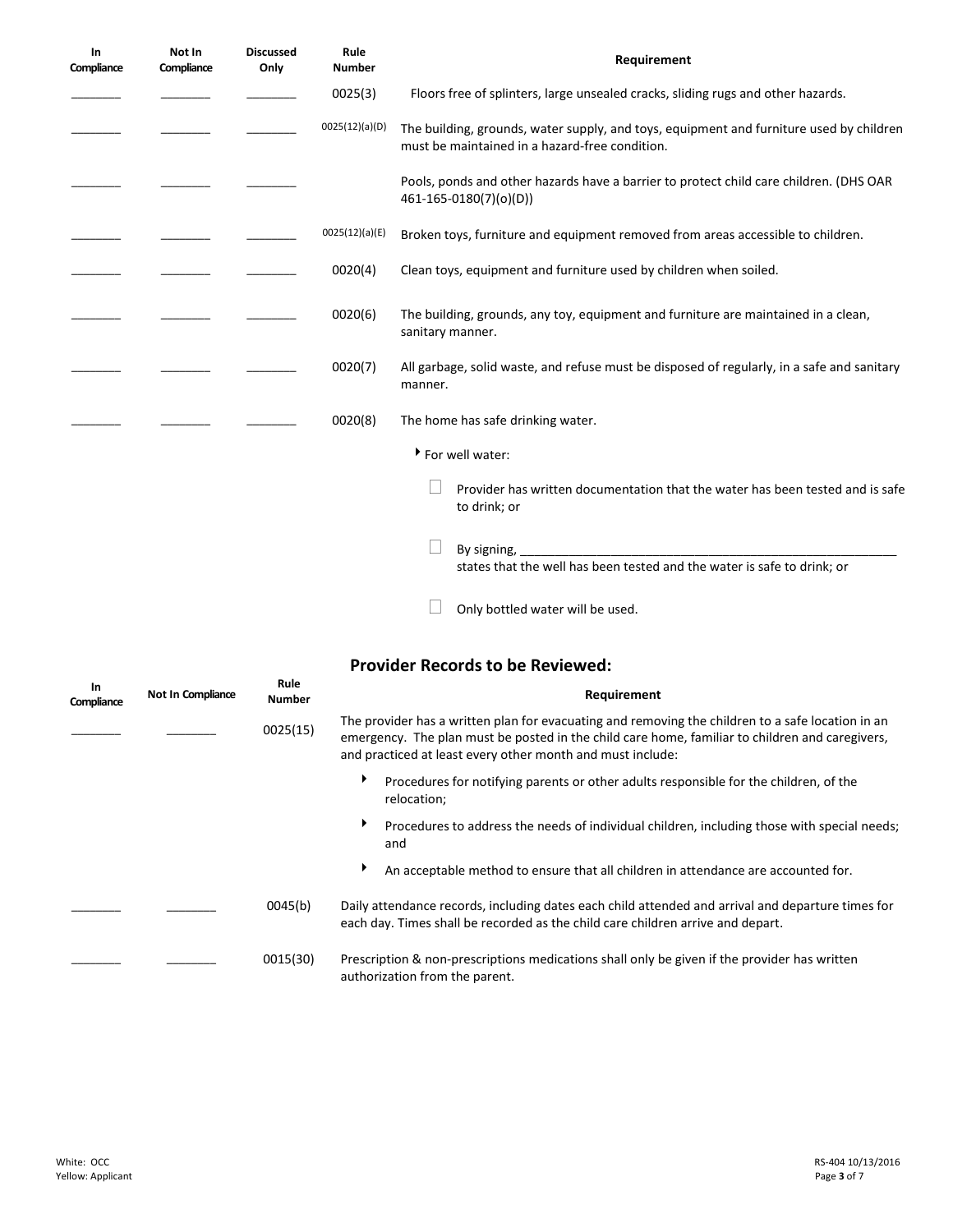### **Reviewed with Provider:**

| <b>Discussed</b><br>Only | Rule<br>Number |                                                                                                                                                                                                                                                                                                                                                                          |
|--------------------------|----------------|--------------------------------------------------------------------------------------------------------------------------------------------------------------------------------------------------------------------------------------------------------------------------------------------------------------------------------------------------------------------------|
|                          | 0025(14)       | The provider is responsible for the children in care. At all times the provider must:                                                                                                                                                                                                                                                                                    |
|                          |                | within sight or sound of all children;<br>aware of what each child is doing; and<br>near enough to children to respond when needed;                                                                                                                                                                                                                                      |
|                          | 0025(19)       | The provider must take precautions to protect children from traffic.                                                                                                                                                                                                                                                                                                     |
|                          | 0015(12)(b)    | A provider shall not admit or retain in care, except with the written approval of the local health office, a child<br>who:                                                                                                                                                                                                                                               |
|                          | 0015(12)(b)(A) | Is diagnosed as having or being a carrier of a child care restrictable disease, as defined in Oregon Health<br>Authority administrative rule; or                                                                                                                                                                                                                         |
|                          | 0015(12)(c)    | A child, who, after being admitted into child care, shows signs of illness, as defined in this rule, whenever<br>possible will be separated from the other children, and the parent(s) notified and asked to remove child from<br>the provider's home as soon as possible.                                                                                               |
|                          | 0015(12)(d)    | If a child has minor cold symptoms that do not impair his/her normal functioning, the child may remain in the<br>provider's home and the parent(s) notified when they pick up their child.                                                                                                                                                                               |
|                          | 0015(13)       | Section 12 of this rule does not apply when the provider is caring for children from the same family and no<br>other unrelated child care children are present, except that the provider shall notify the parent if a child who,<br>after being admitted into child care, shows signs of illness.                                                                        |
|                          | 0015(14)       | Parents must be notified if their child is exposed to an outbreak of a communicable disease.                                                                                                                                                                                                                                                                             |
|                          | 0015(36)       | Sunscreen may be used with parental authorization under the following conditions:                                                                                                                                                                                                                                                                                        |
|                          |                | Providers must reapply sunscreen every two hours while the child care children are exposed to the sun;<br>▸<br>Providers shall use a sunscreen with an SPF of 15 or higher and must be labeled as "Broad Spectrum".<br>Providers shall not use aerosol sunscreens on child care children;<br>Sunscreen shall not be used on child care children younger than six months; |
|                          | 0015(35)       | Parents must be informed daily of any medications given to their child or any injuries their child has had.                                                                                                                                                                                                                                                              |
|                          | 0045(2)        | Injuries to a child which require attention from a licensed health care professional, such as a physician, EMT or<br>nurse, must be reported to OCC within seven days.                                                                                                                                                                                                   |
|                          | 0015(8)        | Infants must be laid on their backs on a flat surface for sleeping.                                                                                                                                                                                                                                                                                                      |
|                          | 0015(7)        | If an infant uses a blanket, the blanket may not cover the infant's head or face.                                                                                                                                                                                                                                                                                        |
|                          | 0035(3)        | Infants must be held or sitting up for bottle feeding. Propping of bottles is prohibited.                                                                                                                                                                                                                                                                                |
|                          | 0015(9)        | Children shall not be laid down with a bottle for sleeping.                                                                                                                                                                                                                                                                                                              |
|                          | 0035(1)        | Meals and snacks must be based on the guidelines of the USDA Child Care Food Program.                                                                                                                                                                                                                                                                                    |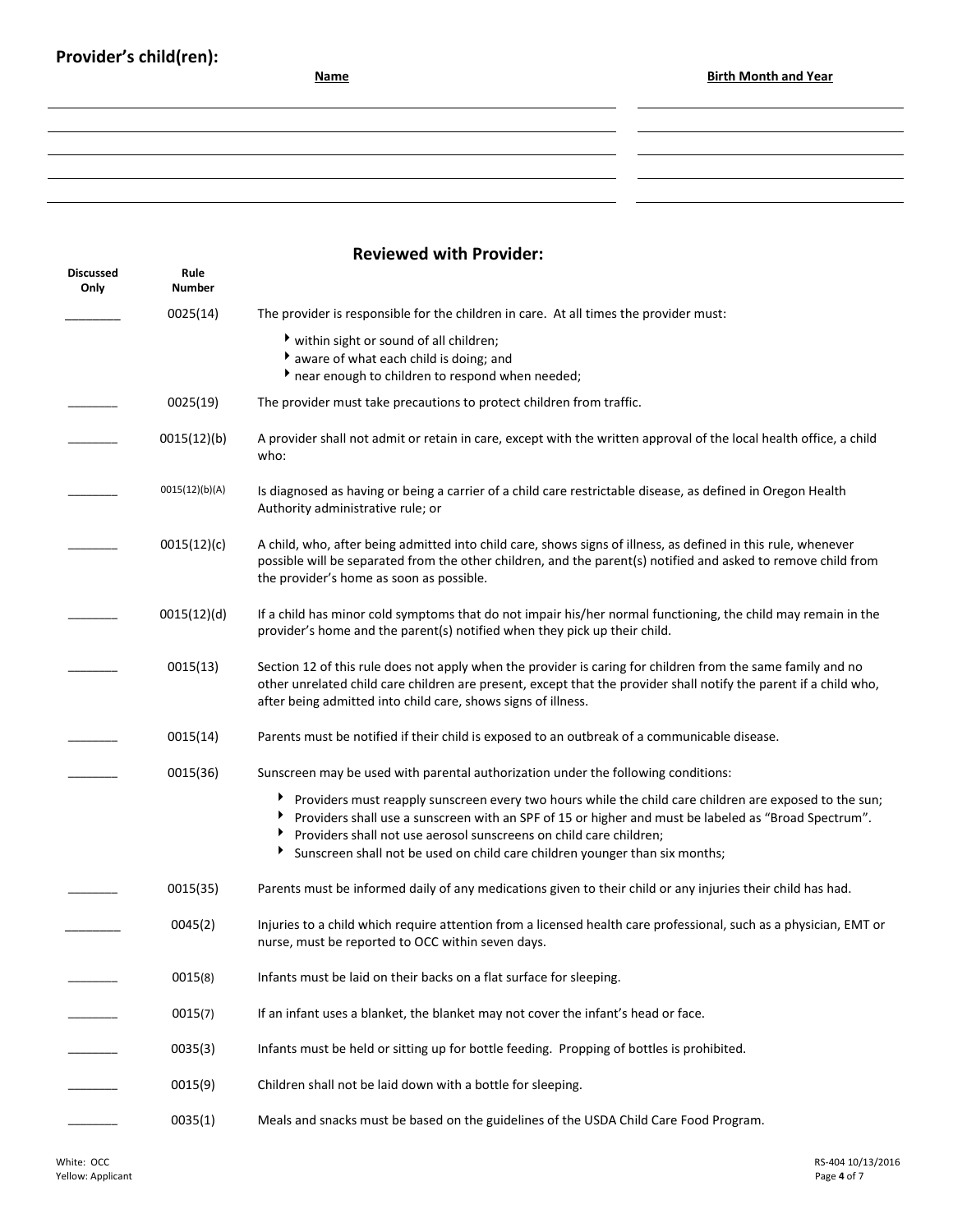| <b>Discussed</b><br>Only | Rule<br><b>Number</b> |                                                                                                                                                                                                                                                                                                                                                                                                                                                                                                                                                                                                                                                           |
|--------------------------|-----------------------|-----------------------------------------------------------------------------------------------------------------------------------------------------------------------------------------------------------------------------------------------------------------------------------------------------------------------------------------------------------------------------------------------------------------------------------------------------------------------------------------------------------------------------------------------------------------------------------------------------------------------------------------------------------|
|                          | 0020(2)               | All caregivers and children must wash their hands with soap and warm, running water: before handling food,<br>before assisting with feeding, before and after eating, after diapering, after using the toilet, after assisting<br>someone with toileting, after nose wiping, after playing outside, and after touching an animal or handling pet<br>toys.                                                                                                                                                                                                                                                                                                 |
|                          | 0020(3)               | Hand sanitizers shall not replace hand washing. If hand sanitizers are present in the home, they shall be kept<br>out of children's reach and shall not be used on children.                                                                                                                                                                                                                                                                                                                                                                                                                                                                              |
|                          | 0030(1)(a)            | The following behaviors by caregivers are prohibited: any form of corporal punishment, including, but not<br>limited to: hitting, spanking, slapping, beating, shaking, pinching or other measures that produce physical pain,<br>or threatening to use any form of corporal punishment.                                                                                                                                                                                                                                                                                                                                                                  |
|                          | $0015(15) - (17)$     | No person shall smoke or carry any lighted smoking instrument, including an e-cigarette or vaporizer in the<br>child care home or within ten feet of any entrance, exit, or window that opens or any ventilation intake that<br>serves an enclosed area, during child care hours or when child care children are present. No person shall use<br>smokeless tobacco in the child care home during child care hours or when child care children are present. No<br>person shall smoke, carry any lighted smoking instrument, including an e-cigarette, or vaporizer or use<br>smokeless tobacco in motor vehicles while child care children are passengers. |
|                          | 0015(18) & (19)       | No one shall consume alcohol on the child care home premises during child care hours or when child care<br>children are present. No one shall be under the influence of alcohol on the child care premises during child care<br>hours or when child care children are present.                                                                                                                                                                                                                                                                                                                                                                            |
|                          |                       | Controlled substances (except lawfully prescribed and over-the-counter medications), marijuana (including<br>medical marijuana, marijuana edibles, and other products containing marijuana), marijuana plants, derivatives,<br>and associated paraphernalia may not be on the premises during child care operational hours or anytime child<br>care children are present. (DHS OAR 461-165-0180(7)(o)(L))                                                                                                                                                                                                                                                 |
|                          |                       | You may not hold a medical marijuana card; or distribute; grow, or use marijuana (including medical marijuana)<br>or any controlled substance (except lawfully prescribed and over-the-counter medications). (DHS OAR 461-165-<br>0180(7)(t)                                                                                                                                                                                                                                                                                                                                                                                                              |
|                          | 0015(22)              | Child care providers and any individual supervising, transporting, preparing meals, or otherwise working in<br>proximity of child care children and those completing daily attendance and billing records shall not be under<br>the influence.                                                                                                                                                                                                                                                                                                                                                                                                            |
|                          | 0040(2)               | Child care children shall not be exposed to more than two hours of screen time per day. All media exposure<br>must be developmentally and age appropriate. Screen time is defined as time spent using a device such as a<br>computer, television, or a game console.                                                                                                                                                                                                                                                                                                                                                                                      |
|                          | 0055(3)               | The provider must allow parents or legal guardians of child care children access to the child care home during<br>the hours their child(ren) are in care. DHS requires the access to be immediate. (OAR 461-165-0180(7)(a))                                                                                                                                                                                                                                                                                                                                                                                                                               |
|                          | 0025(16)              | If a caregiver is transporting children, the caregiver must have a valid driver's license and proof of appropriate<br>insurance.                                                                                                                                                                                                                                                                                                                                                                                                                                                                                                                          |
|                          | 0025(17)              | The number of children transported must not exceed the number of seat belts or child safety systems available<br>in the vehicle.                                                                                                                                                                                                                                                                                                                                                                                                                                                                                                                          |
|                          | 0025(18)              | Car seats are to be used for transportation only. Children who arrive at the provider's home asleep in a car seat<br>may remain in the car seat until the child awakens.                                                                                                                                                                                                                                                                                                                                                                                                                                                                                  |
|                          | 0085(2)               | The provider or substitute must allow a representative from the Office of Child Care access to the child care<br>home any time child care children are present.                                                                                                                                                                                                                                                                                                                                                                                                                                                                                           |
|                          |                       | You must notify DHS if you become a certified foster parent. (OAR 461-165-0180(7)(a))                                                                                                                                                                                                                                                                                                                                                                                                                                                                                                                                                                     |
|                          |                       | You must inform the parent of the need to obtain immunizations for a child and have a completed, up-to-date<br>Oregon shot record called the "Certificate of Immunization Status" (CIS) form on file for each child in care. (DHS<br>OAR 461-165-0180(7)(m)) Have you asked the parents for the form(s)?                                                                                                                                                                                                                                                                                                                                                  |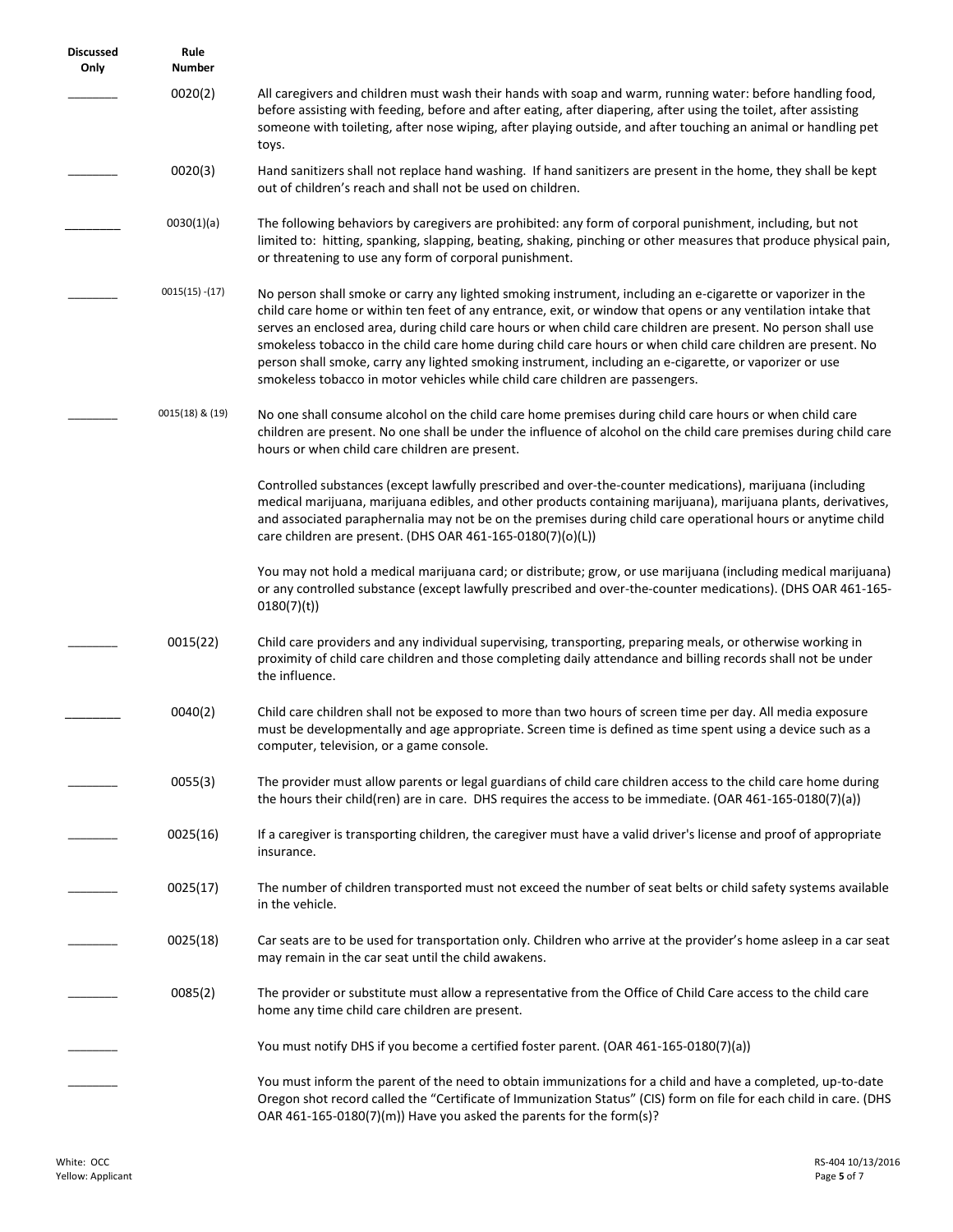#### **Information Provided On:**

|              | Prevention and control of infectious diseases/immunizations |             |                 |                                           |      |  |  |  |  |
|--------------|-------------------------------------------------------------|-------------|-----------------|-------------------------------------------|------|--|--|--|--|
|              | SIDS and use of Safe Sleep Practices                        |             |                 |                                           |      |  |  |  |  |
|              | Administration of Medication                                |             |                 |                                           |      |  |  |  |  |
|              | Prevention/response to Food Allergies                       |             |                 |                                           |      |  |  |  |  |
|              | <b>Building and Physical Premises Safety</b>                |             |                 |                                           |      |  |  |  |  |
|              | Prevention of Shaken Baby Syndrome and Abusive Head Trauma  |             |                 |                                           |      |  |  |  |  |
|              | <b>Emergency Preparedness and Response Planning</b>         |             |                 |                                           |      |  |  |  |  |
|              | Storage of Hazardous Materials and Bio contaminants         |             |                 |                                           |      |  |  |  |  |
|              | Precautions in Transporting Children                        |             |                 |                                           |      |  |  |  |  |
|              | <b>Nutrition and Physical Activity</b>                      |             |                 |                                           |      |  |  |  |  |
|              | Other:                                                      |             |                 |                                           |      |  |  |  |  |
|              | On-site review determination #1                             |             |                 |                                           |      |  |  |  |  |
| Date: $\_\_$ |                                                             | $\Box$ PASS | <b>NOT PASS</b> | ப<br>PASS REVIEW BUT OTHER NON-COMPLIANCE |      |  |  |  |  |
|              | Signature - Provider                                        | Date        |                 | Signature - Licensing Specialist          | Date |  |  |  |  |
|              | On-site review determination #2                             |             |                 |                                           |      |  |  |  |  |
|              |                                                             |             |                 |                                           |      |  |  |  |  |
| Date:        |                                                             | LΙ<br>PASS  | <b>NOT PASS</b> | PASS REVIEW BUT OTHER NON-COMPLIANCE      |      |  |  |  |  |
|              | Signature - Provider                                        | Date        |                 | Signature - Licensing Specialist          | Date |  |  |  |  |
|              | On-site review determination #3                             |             |                 |                                           |      |  |  |  |  |
| Date: $\_\_$ |                                                             | $\Box$ PASS | $\Box$ NOT PASS | PASS REVIEW BUT OTHER NON-COMPLIANCE      |      |  |  |  |  |

**NOTE**: If you do not pass the first health and safety review, it is your responsibility to contact the licensing specialist when all corrections are made. The second health and safety review must be completed within 30 days of the first review or your application will be denied.